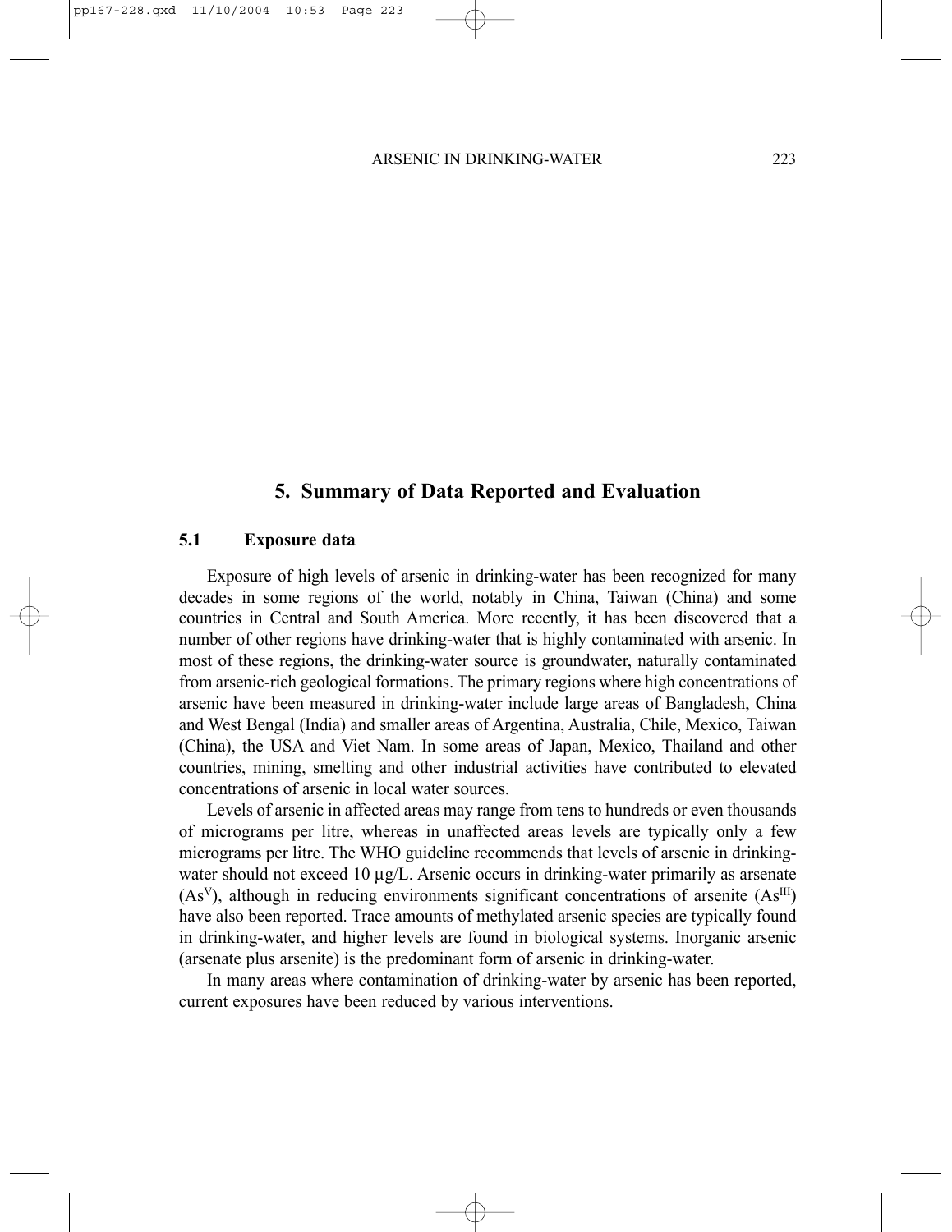#### 224 IARC MONOGRAPHS VOLUME 84

## **5.2 Human carcinogenicity data**

In previous monographs, the evidence of carcinogenicity to humans of exposure to arsenic and arsenic compounds, such as medical treatment with Fowler's solution and inhalation exposure of mining and smelting workers, was evaluated as *sufficient*.

Informative epidemiological studies of cancer in relation to arsenic in drinking-water include ecological studies and fewer case–control and cohort studies. For most other known human carcinogens, the major source of causal evidence derives from case–control and cohort studies, with little evidence from ecological studies. In contrast, for arsenic in drinking-water, ecological studies provide important information for causal inference. The reasons include large exposure contrasts and limited population migration. As a consequence of widespread exposure to local or regional water sources, ecological measurements provide a strong indication of individual exposure. Moreover, in the case of arsenic, the ecological estimates of relative risk are often so high that potential confounding with known causal factors cannot explain the results. Hence, in the reviews that follow, ecological studies are presented in detail.

## *Urinary bladder cancer*

The Working Group evaluated ecological studies in Taiwan (China), Chile, Argentina and Australia, cohort studies from Taiwan, Japan and the USA and case–control studies in Taiwan, the USA and Finland.

There is extensive evidence of increased risks for urinary bladder cancer associated with arsenic in drinking-water. All studies that involved populations with high long-term exposures found substantial increases in the risk for bladder cancer. Key evidence derives from ecological studies in Taiwan and Chile. In Taiwan, the evidence is supported by case–control studies and cohort studies within the exposed communities that demonstrate evidence of dose–response relationships with levels of arsenic in drinking-water. The evidence of increased mortality from bladder cancer in Chile comes from a large population with exposure to arsenic in all major cities and towns of the contaminated region.

There is also evidence of increased risks for bladder cancer from a small cohort study in Japan of persons drinking from wells that had been highly contaminated with arsenic wastes from a factory and an ecological study from Argentina with moderate exposure to arsenic in well-water. Two case–control studies that investigate low exposure to arsenic found increased risks with increasing exposure in one or more subgroups.

Considered overall, the findings cannot be attributed to chance or confounding, and they are consistent, with strong associations found in populations with high exposure. There is evidence of dose–response relationships within exposed populations.

## *Lung cancer*

The Working Group evaluated ecological studies using mortality data in Taiwan (China), Chile, Argentina and Australia, cohort studies in Taiwan, Japan and the USA and case–control studies in Taiwan and Chile.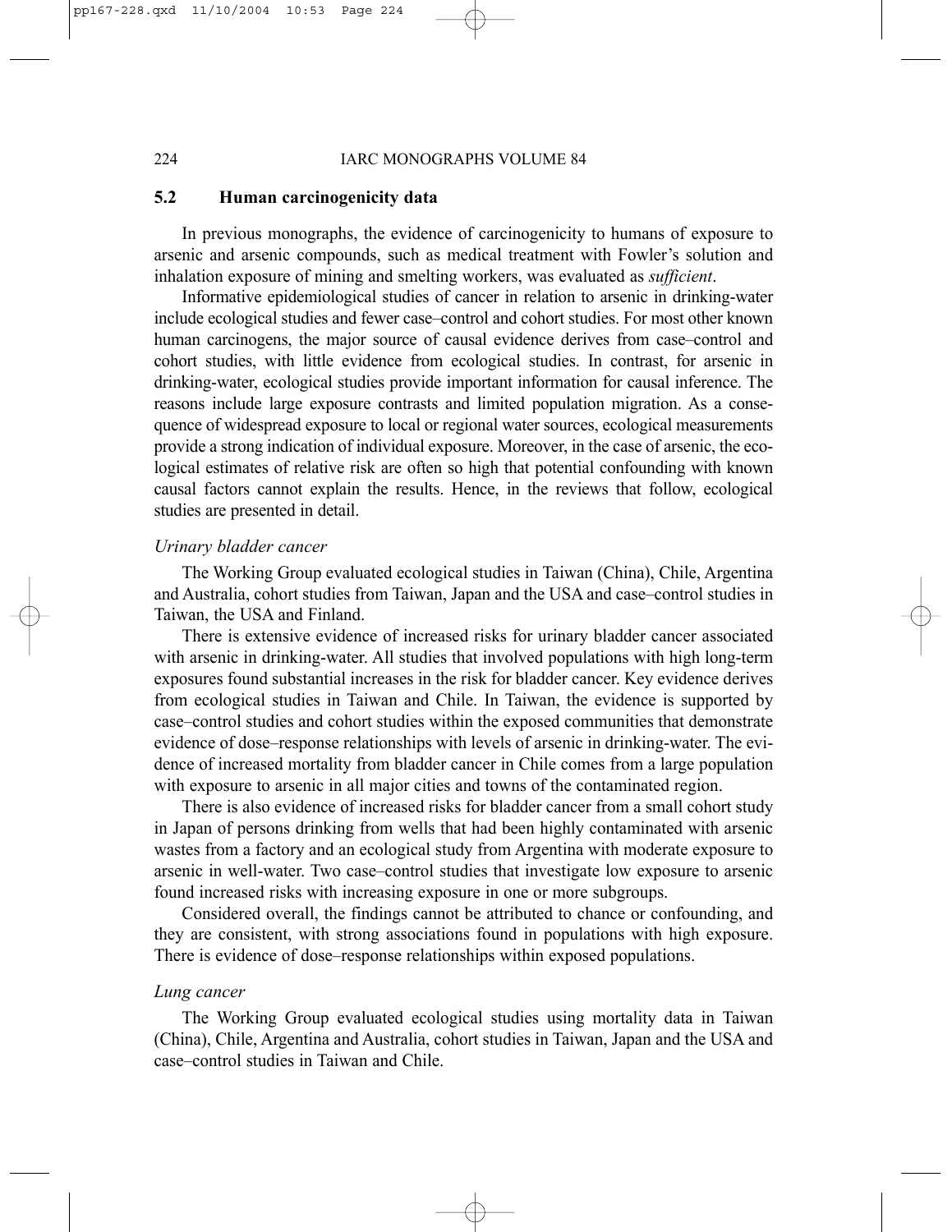Increased risk for lung cancer was consistently observed in ecological, case–control and cohort studies in Taiwan, Japan, Chile and Argentina. Evidence for a dose–response relationship between arsenic in drinking-water and risk for lung cancer was also observed in ecological studies in Taiwan and Argentina, in cohort studies in south-western and north-eastern Taiwan and Japan and in case–control studies in south-western Taiwan and Chile. The potential confounding effect of cigarette smoking was ruled out by direct and indirect evidence in studies from Taiwan and Chile.

Considered overall, the findings cannot be attributed to chance or confounding, are consistent and demonstrate strong associations in populations with high exposure. There is evidence of a dose–response relationship.

#### *Skin cancer*

The Working Group evaluated ecological studies from Taiwan (China), Mexico, Chile and the USA, cohort studies from Taiwan and a case–control study from the USA.

The recognition that arsenic was potentially carcinogenic arose from occurrences of skin cancer after ingestion of medicinal arsenic, arsenical pesticide residues and arseniccontaminated drinking-water. Skin cancer is a commonly observed malignancy related to contamination of drinking-water with arsenic. The characteristic arsenic-associated skin tumours include keratinocytic malignancies (non-melanoma skin cancers), in particular squamous-cell carcinomas, including Bowen disease, and multiple basal-cell carcinomas.

Ecological studies, largely from the south-west of Taiwan, indicate substantially elevated incidence of, prevalence of and mortality rates for skin cancer associated with drinking-water highly contaminated with arsenic, with evidence of a dose–response relationship. Findings in ecological studies were substantiated in two cohort studies in the region of Taiwan that is endemic for arsenic. Increased mortality from skin cancer was found in Chile. A high prevalence of skin lesions, including skin cancers, was found in rural regions of Mexico. An excess risk for skin cancer was observed in a case–control study in the USA conducted in an area with lower concentrations of arsenic in drinkingwater. A cohort study from the south-west of Taiwan reported that differences in the levels of serum β-carotene and urinary arsenic metabolites may modify the risk for arsenicinduced skin cancers.

#### *Liver cancer*

The Working Group evaluated ecological studies using mortality data in Taiwan (China), Chile, Argentina and Australia, cohort studies in Taiwan, Japan and the USA and a case–control study in Taiwan of liver cancer cases identified from death certificates.

Increased mortality from liver cancer was observed in the ecological studies involving a large population with high exposure to arsenic in Taiwan. Evidence for a dose–response relationship between arsenic in drinking-water and liver cancer mortality was observed in both ecological and case–control studies in Taiwan. Increased risks were also found in small cohort studies in Taiwan and Japan. Findings on mortality from liver cancer observed in ecological studies in Chile are inconsistent.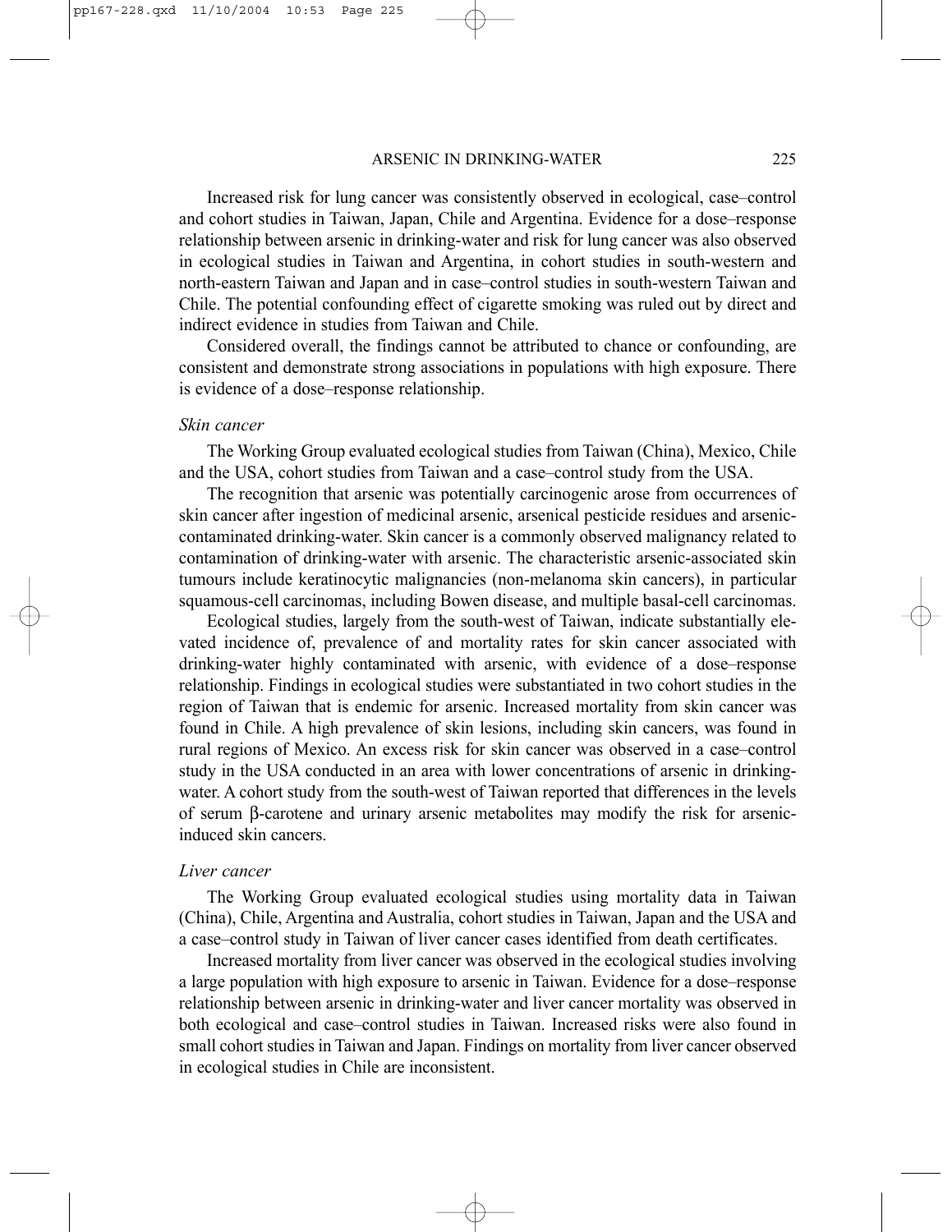#### 226 IARC MONOGRAPHS VOLUME 84

The interpretation of these findings is limited by the small number of liver cancer cases, questionable accuracy of the diagnosis of liver cancer on death certificates and potential confounding or modifying effects of chronic hepatitis virus infection or other factors.

## *Kidney cancer*

The Working Group evaluated ecological studies in Taiwan (China), Chile, Argentina and Australia, and cohort studies from Taiwan and the USA.

All studies that involved populations with high long-term exposures to arsenic found increased risks for kidney cancer. Key evidence comes from ecological studies in Taiwan and Chile. In Taiwan, the evidence is supplemented by a small cohort study of patients with Blackfoot disease. The evidence of increased mortality from kidney cancer in Chile comes from a large population with exposure to arsenic in all major cities and towns of the region. There is also evidence of increased risk for kidney cancer in populations in Argentina with moderate exposure to arsenic in well-water.

Relative risk estimates for kidney cancer were generally lower than those for urinary bladder cancer, and no studies have reported dose–response relationships on the basis of individual exposure assessment.

## *Other cancers*

The Working Group evaluated ecological studies from Taiwan (China), Chile and the USA, cohort studies from Japan and the USA and one case–control study each from Canada and the USA.

Excess mortality from prostate cancer was found in south-west Taiwan. Inconsistent findings were reported for other cancer sites.

# **5.3 Animal carcinogenicity data**

Dimethylarsinic acid was tested for carcinogenicity by administration in drinkingwater in mice and rats. It was also tested in two-stage initiation–promotion studies in mice and rats. Complete carcinogenicity was observed in the urinary bladder of rats and lungs of mice. Dimethylarsinic acid exerted its carcinogenic effect on spontaneous development of tumours in  $p53^{+/}$  and  $p53^{+/+}$  mice. Dimethylarsinic acid is a tumour promoter in the skin and lung of mice, and in the liver, urinary bladder, kidney and thyroid gland of rats.

After perinatal treatment, arsenic trioxide induced lung adenomas in mice and, after intratracheal instillation to hamsters, it induced lung adenomas in two of three studies. Calcium arsenate administered to hamsters by intratracheal instillation induced lung adenomas. Sodium arsenate induced tumours at various organ sites in metallothionein knockout mice. Transplacental exposure of mice to sodium arsenite induced liver and lung carcinomas, ovarian tumours (benign and malignant) and adrenal cortical adenomas. Sodium arsenite promoted skin carcinogenesis in mice. Arsenic trisulfide was negative for carcinogenicity when tested in hamsters by intratracheal instillation.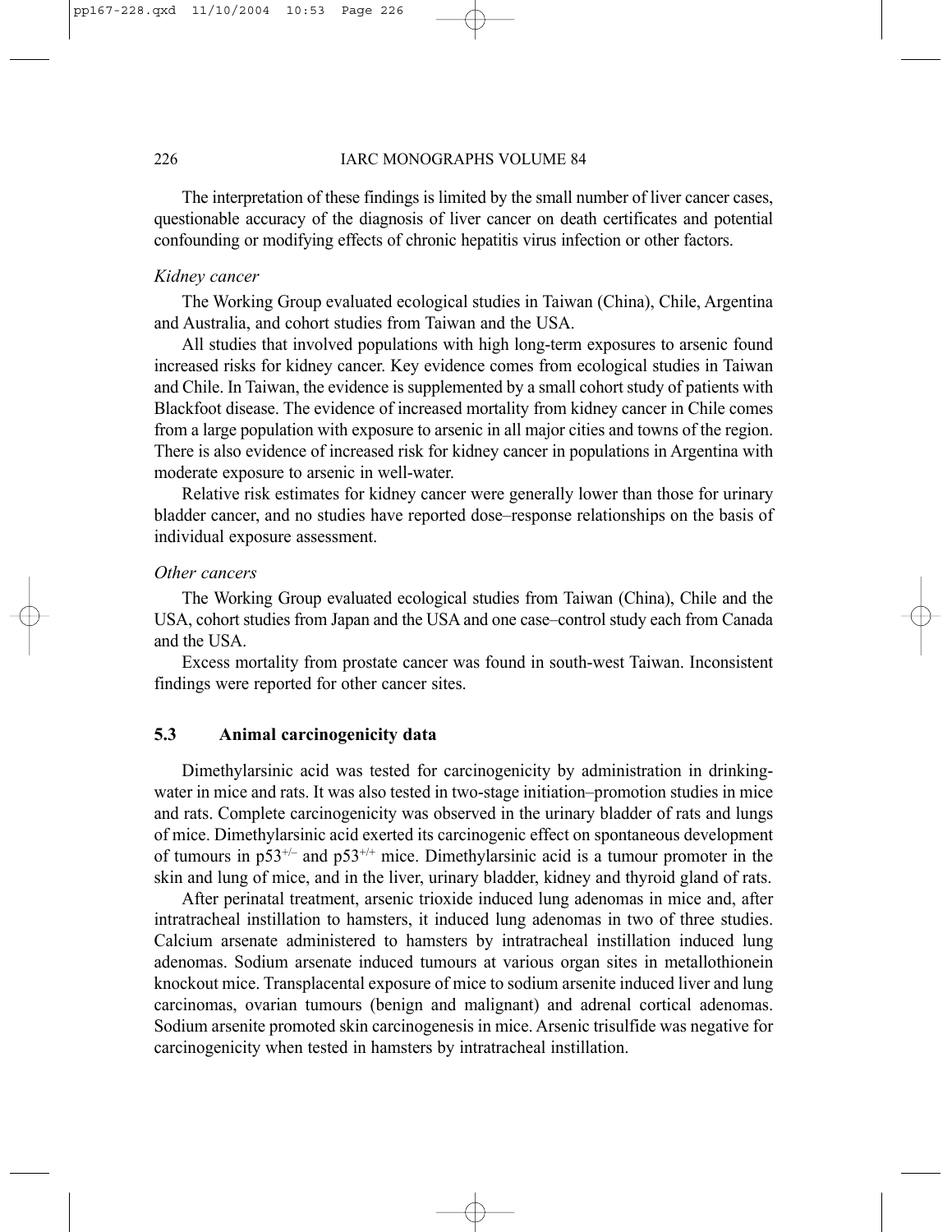#### **5.4 Other relevant data**

Arsenic in drinking-water is well absorbed in the gastrointestinal tract. The trivalent species of arsenic are formed *in vivo* after exposure to pentavalent arsenic. Arsenic is metabolized by a series of reductions and oxidations and by methylation reactions. Methylated trivalent arsenic is more toxic and less genotoxi than trivalent inorganic arsenic; in contrast, methylated pentavalent arsenic is less toxic and less genotoxic than pentavalent inorganic arsenic. There is a large variation in metabolism between animal species, population groups and individuals. Both inorganic arsenic and its methylated metabolites are excreted in urine.

Acute effects due to ingestion of arsenic are characterized by severe vomiting and diarrhoea with features of shock, muscle cramps and cardiac abnormalities. Subacute exposures affect primarily the respiratory, gastrointestinal, cardiovascular, nervous and haematopoietic systems.

Most reports of chronic arsenic toxicity focus on skin manifestations such as pigmentation, with depigmentation affecting trunks and limbs and keratosis affecting hands and feet. Chronic lung disease, peripheral neuropathy, hepatomegaly and peripheral vascular disease have frequently been reported in cases of chronic exposure to arsenic. Exposure to arsenic has been associated with an increased risk for diabetes mellitus. Other systemic manifestations include cardiovascular effects, abdominal pain, anorexia, nausea, diarrhoea, cerebrovascular disease, non-pitting oedema of hands, feet or legs, anaemia and generalized weakness. In a study in Taiwan (China), significantly higher mortality from cardiovascular and peripheral vascular disease was reported among patients with Blackfoot disease compared with the general population of Taiwan or unaffected residents in endemic areas of Blackfoot disease.

The acute toxicity of trivalent arsenic is greater than that of the pentavalent form. The 50% lethal dose of arsenic trioxide in mice by the oral route varies from 15 to 48 mg/kg bw, whereas the acute lethal dose in humans varies from 1 to 3 mg/kg bw. In chronic toxicity studies, arsenic inhibits mitochondrial respiration and induces apoptosis accompanied by a loss of the mitochondrial transmembrane potential. Metallothionein is thought to have a protective effect against the toxicity of arsenic.

Arsenic can modify the urinary excretion of porphyrins in animals and humans. It also interferes with the activities of several enzymes of the haeme biosynthetic pathway. The major abnormalities in urinary porphyrin excretion in chronically exposed humans are (*a*) significant reductions in coproporphyrin III excretion, resulting in a decrease in the ratio of coproporphyrinogen oxidase III to coproporphyrinogen oxidase I and (*b*) significant increases in uroporphyrin excretion.

Exposure to arsenite or arsenate results in generation of reduced oxygen species in laboratory animals and human cells. Exposure to arsenicals either *in vivo* or *in vitro* in a variety of model systems causes induction of a number of major stress-protein families such as heat-shock proteins. Recent studies in animals demonstrated altered gene expression following acute treatment with arsenic that included DNA repair genes, acti-